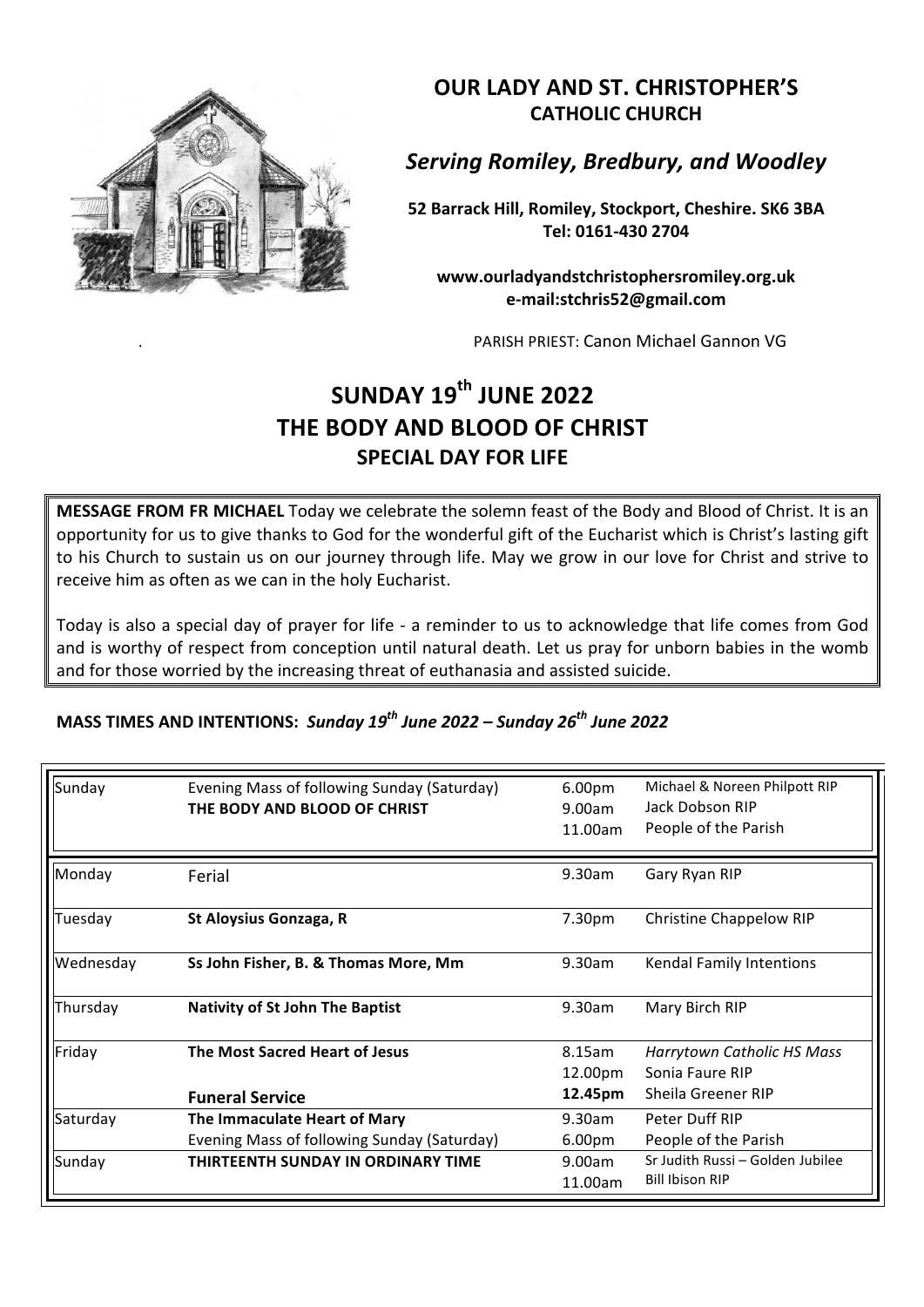**THE SICK AND HOUSEBOUND:** Christine Beswick, Hillary Rustage, Kieran O'Brien, Lionel & Jenny Rawlings, Matthew Norman, Jadar Jones, Michael Christie, Wilfred Hartley, Mandy Keane, Joyce Osbourne, Michael O'Sullivan, Bob Parker, Katelyn Reilly, Margaret Smith, Amy Harris, Elizabeth Brown, Bridget Robertson, Valerie Gahan, Marina Hernandez, Joshua Goddard, Eamon Curran, Pat Duggan, Ruth Grace Crosby, Howard Moore, Eileen Bush, Pat Stewart, Sheila Murphy, Kath Longden, Michael Sainsbury, Kathleen Zwierink, Moira McNeill, John Bardsley, Isaac Saed Iqbal, Simon Wright, Margaret Schofield, Margaret Wooliscroft, Winifred Corrigan, Mark Sorrell, Rory Ireland, Samuel Minnis, Brian Murphy, Helen Bridge. We commend them to the prayers of Our Lady & St Christopher.

**ANNIVERSARIES** Please remember to pray for those whose anniversaries occur at this time: Martin Loftus, Sr Mary Frances, Sheila Carroll, Mary Birch, Garry Loebell, Jayne Bruce, Patrick Nawn, Mary McFarlane, Anthony Wardle, Patrick Lyons, Mary Birch, Michael Markin, Mildred Lumsden, Angela Bradwell, Michael Philpott, Mary Bissit, Margaret Currie, Kathleen Dinan, Winifred Skeer, Mary O'Byrne.

**PARISH LIVE STREAM Please go to www.churchservices.tv/romilev** 

**SUNDAY READINGS** for the Body & Blood of Christ: Genesis 14: 18-20, 1 Corinthians 11: 23-26, Luke 9: 11-17.

**SACRAMENT OF RECONCILIATION** Saturday 5.15pm - 5.45pm, Sunday 10.20am - 10.45am. Please allow one minute after the previous penitent has left before entering the confessional.

**XAVERIAN APPEAL** There will be an appeal at all the Masses next weekend on behalf of Xaverian Missionary Congregation. Please see poster in porch. Fr John Convery will make the appeal and we look forward to welcoming him to the parish.

**CONGRATULATIONS** to Charlotte Inman and Julio Maya who were married with Nuptial Mass at Our Lady & St Christopher's on Friday. May God grant them a long and happy life together.

**GOING FORTH MASS** The Year 3 children from Christopher's Primary School who made their First Holy Communion earlier this year will join us on Thursday along with children from other classes at the 9.30am Mass in church.

**THE REQUIEM MASS** for Mgr Christopher Lightbound will take place at Christ the King Church, Bromborough, Wirral, on Thursday at 12.30pm and will be live streamed at https://youtu.be/U2\_nFVbh8yw Mgr Christopher was an assistant priest at Our Lady & St Christopher's from 1969 – 1970. 

**THE REQUIEM MASS** for Joan Donald will take place at Our Lady & St Christopher's on Monday 4<sup>th</sup> July at 11.30am.

**LADIES GUILD** Quiz in the St Christopher Centre on Thursday at 7.30pm. All welcome.

**SYCAMORE PROGRAMME - TASTER SESSION** In September we will be launching the Sycamore Programme in the Parish. Sycamore is an informal course about the Christian faith and its relevance for life today. It gives you space to meet other people, share ideas, explore your beliefs, and think about questions that really matter. If you would like to know more about Sycamore please come along to a taster session that is being held on Wednesday 6th July at 7.00pm in The St Christopher Centre.

**UKRAINIAN VIGIL** There will be a vigil for Ukraine at St Peter's Square, Stockport, on Wednesday 29<sup>th</sup> June between 7.00pm – 8.00pm. Prayer, reflection and a celebration of Ukrainian culture through dance, music and song. See poster in porch. Details also on the parish website.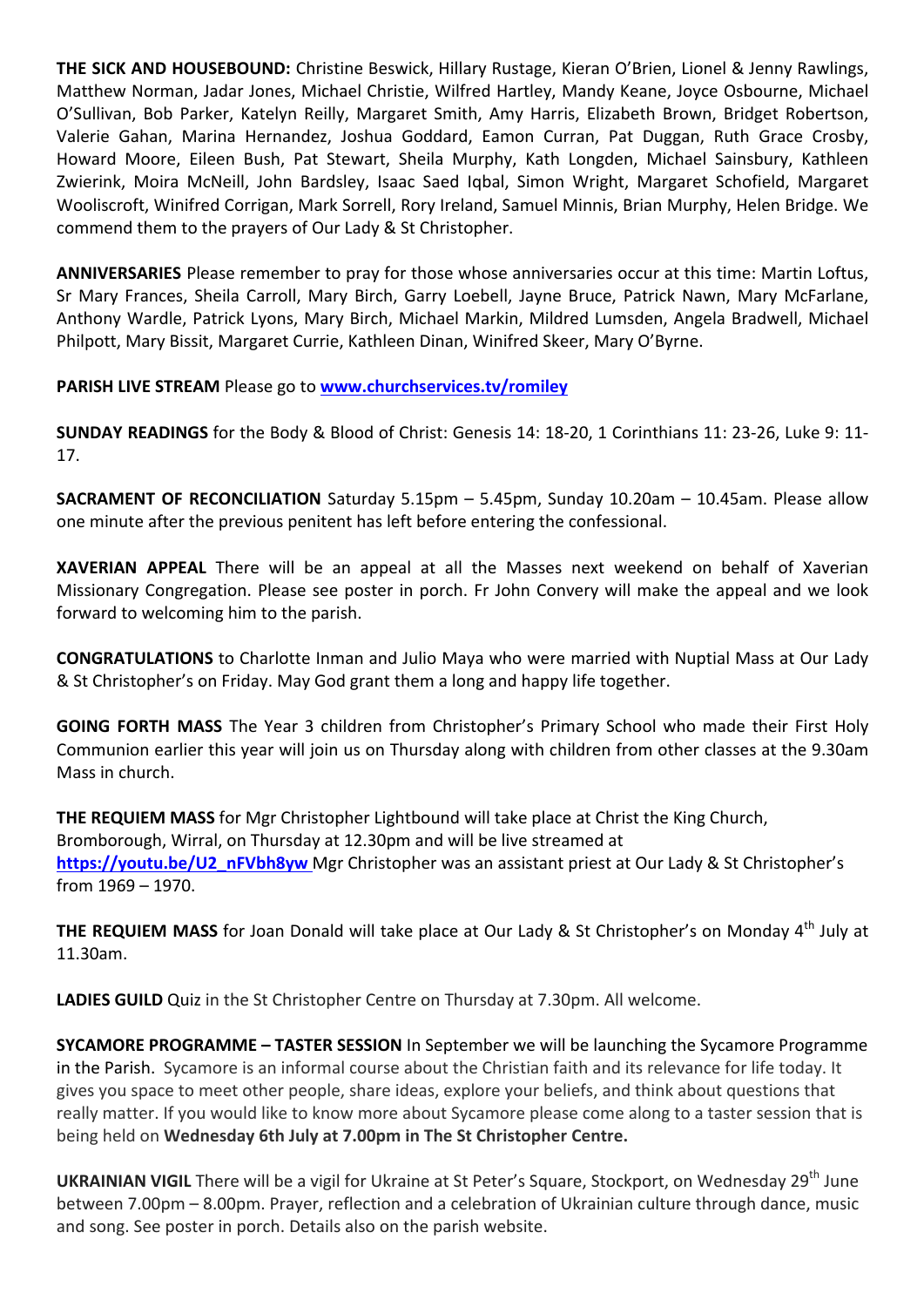**MISSIO** Promoters will soon deliver the Summer Impact Report and collect from the Red Boxes. I will attend Masses on 26<sup>th</sup> June to collect monies donated. Please contact me with any queries. Many thanks. Kathleen Walker 0161 317 7785.

**DAY OF REFLECTION – ST CHRISTOPHER CENTRE** On Saturday 25th June there will be a day of reflection on the progress being made with preparations for the International Synod of Bishops in 2023. The day will begin with Mass at 10.00am, followed by the opportunity to consider in more detail the Diocesan Synodal Report and the letter from Bishop Mark on his discernment thus far. Following the recommendation of the Bishop there will also be an opportunity to review the contribution of the Vatican II Constitution 'Lumen Gentium' to our understanding of the Church. Please bring a packed lunch, refreshments will be provided. The day will finish at 3.00pm. I hope that this will be of interest to parishioners and will help to inform the way ahead for us as a parish in responding to the Synod.

**OPERATION CHRISTMAS CHILD** Our knitters who produce many wonderful warm hats, scarves and mittens are rather short of wool. If anybody has any spare wool or wants to donates some, please place the wool in the Wool Box at the back if the church. Thank you for your contributions. Karin Moore.

**CONTACTLESS GIVING IN THE PARISH** A new **Digital Collection Plate** contactless terminal has been installed near the church entrance for those who would like to make their weekly offering in this way. If you wish to use this method, simply choose the amount and tap the reader with your card or insert it if instructed to do so. 

**EVERGREENS** - Wednesdays in the St Christopher Centre from 1.30pm - 3.30pm:

**22nd June** Two quizzes - one General and one about Ukraine

**29th June** Lesley Walker returns to entertain us with her poetry

**ONLINE GIVING TO THE PARISH** For those Parishioners who normally give in the collection (Planned Giving envelopes & cash) at Mass and wish to help the Parish at this time, an online donation page to allow you to donate to the Parish has been added to the Parish website. Please go to: www.ourladyandstchristophersromiley.org.uk to see the link.

**PARISH FINANCE** Last Sunday's collection £669.38, CAFOD £55, Treasure Trail additional £10, Fr Michael's sponsored walk £1,410 (total). Thank you for your generosity.

**WHITE ENVELOPES** Please collect your new box from the table at the back of church.

**FOOD BANK** Thank you for your continued generous donations to the foodbank. Five crates and five large carrier bags of groceries and toiletries plus cash donations amounting to  $£200$  ( $£80$ ,  $£40$ ,  $£30$ ,  $£20$ ,  $£20$ , £10) were delivered to St Mark's last Tuesday.

The church will be open today, Sunday and on Monday between  $2.00$ pm  $- 4.00$ pm for your donations. Cash donations marked "Food Bank" may be posted through the presbytery letterbox.

**TIMOTHY CHO, NORTH KOREAN ESCAPEE** On Friday July 1st at 8pm following Adoration, Timothy Cho will be speaking at St Peter's Church in Hazel Grove.

Timothy Cho was born in North Korea, escaped twice, and imprisoned four times during his persevering journey to find the democratic life he cherishes today. Since arriving in the UK he has achieved a BA degree in International Relations & Politics at the University of Salford and an MA in International Relations & Security at the University of Liverpool. He joined Fiona Bruce MP (Prime Minister's special envoy for freedom of religion) as an aide in 2018-19. He currently works as an Inquiry Clerk to the UK All-Party Parliamentary Group on North Korea. He has stood as a local election candidate in the last two